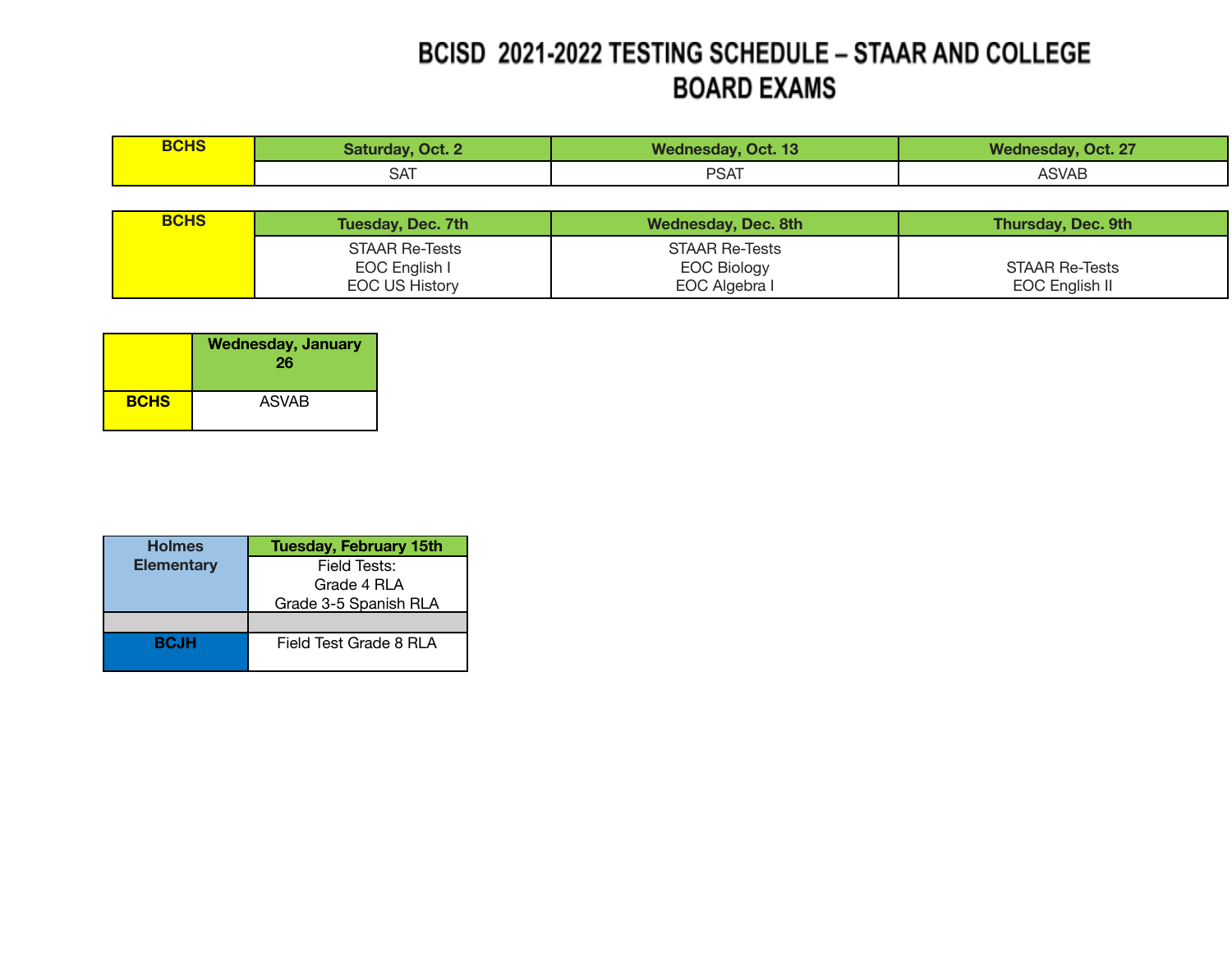## BCISD 2021-2022 TESTING SCHEDULE - STAAR AND COLLEGE **BOARD EXAMS**

|             | <b>Saturday, March 12</b> |
|-------------|---------------------------|
| <b>BCHS</b> | <b>SAT</b>                |

|             | <b>Tuesday, April 5</b> | <b>Tuesday, April</b> |
|-------------|-------------------------|-----------------------|
| <b>BCHS</b> | English I EOC           | English II EOC        |

| <b>Holmes</b>     | <b>Monday May 2</b> | <b>Tuesday May 3</b> | <b>Wednesday May 4</b> | <b>Thursday May 5</b> | <b>Friday May</b> |
|-------------------|---------------------|----------------------|------------------------|-----------------------|-------------------|
| <b>Elementary</b> | No testing          | No testing           | No testing             | No testing            | No testing        |
|                   |                     |                      |                        |                       |                   |
| <b>BCJH</b>       | No testing          | No testing           | No testing             | No testing            | No testing        |
|                   |                     |                      |                        |                       |                   |
| <b>BCHS</b>       | AP US Govt (AM)     | No testing           |                        | AP Macroeconomics     | AP Us Histo       |
|                   | AP Chemistry (PM)   |                      | AP English Lit         |                       |                   |

| <b>Holmes</b>     | <b>Monday May 9</b> | <b>Tuesday May 10</b>  | <b>Wednesday May 11</b>    | <b>Thursday May 12</b> | <b>Friday May 1</b> |
|-------------------|---------------------|------------------------|----------------------------|------------------------|---------------------|
| <b>Elementary</b> | No testing          | Grade 3,4,5 Math STAAR | Grade 3,4,5, Reading STAAR | Grade 5 Science STAAR  | No testing          |
|                   |                     |                        |                            |                        |                     |
| <b>BCJH</b>       | No testing          | Grade 6-8 Math STAAR   | No testing                 | Grade 8 Science STAAR  | No testing          |